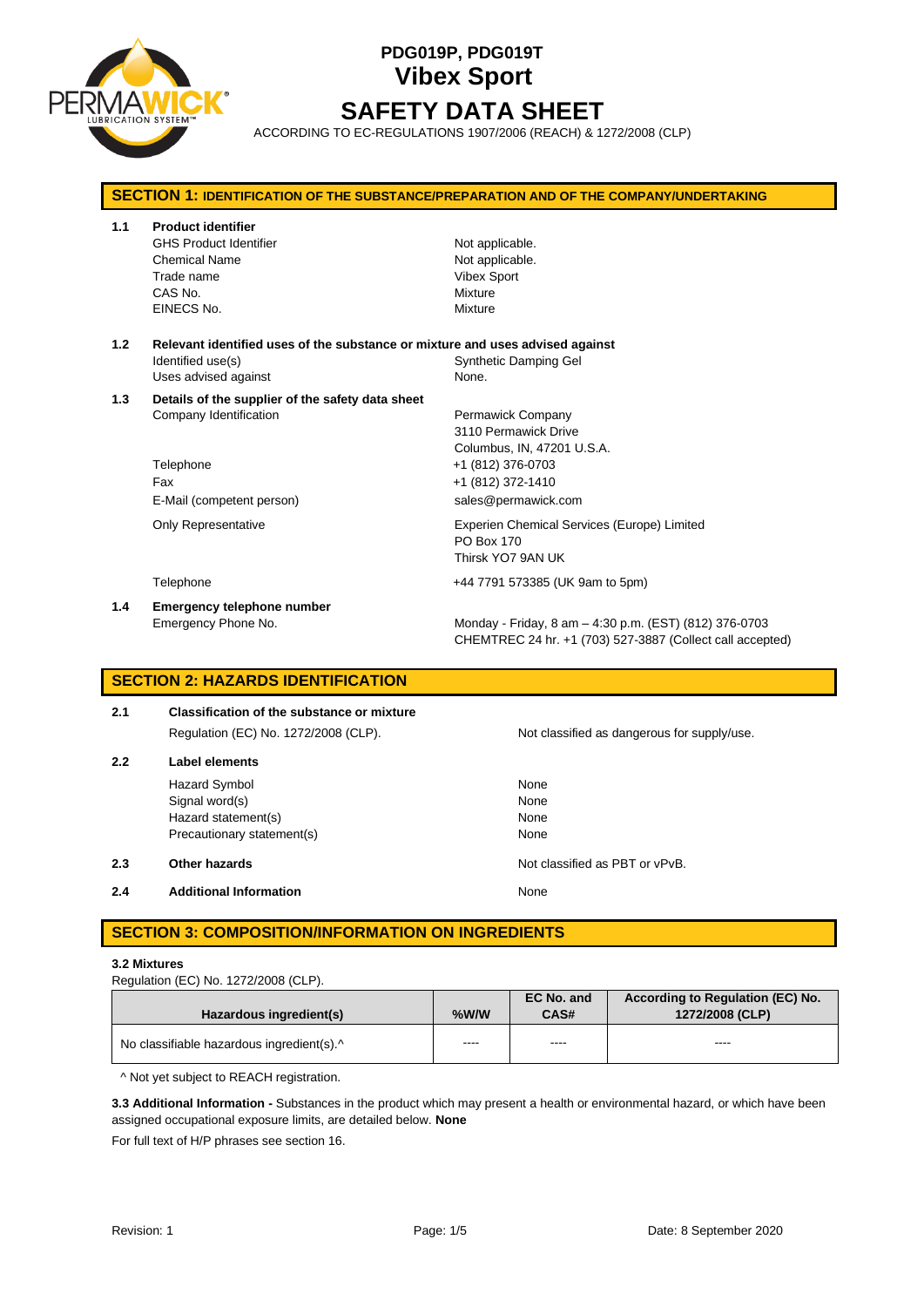

**SECTION 4: FIRST AID MEASURES**

|     | Description of first aid measures                                             |                                                                                                                                                    |
|-----|-------------------------------------------------------------------------------|----------------------------------------------------------------------------------------------------------------------------------------------------|
|     | Inhalation                                                                    | Unlikely to be required but if necessary treat symptomatically.                                                                                    |
|     | <b>Skin Contact</b>                                                           | Wash affected skin with soap and water.                                                                                                            |
|     | Eye Contact                                                                   | Eyes should be washed with plenty of water. If symptoms occur<br>obtain medical attention.                                                         |
|     | Ingestion                                                                     | Unlikely to be required but if necessary treat symptomatically.                                                                                    |
| 4.2 | Most important symptoms and effects, both<br>acute and delayed                | None                                                                                                                                               |
| 4.3 | Indication of the immediate medical attention<br>and special treatment needed | None                                                                                                                                               |
|     | <b>SECTION 5: FIRE-FIGHTING MEASURES</b>                                      |                                                                                                                                                    |
| 5.1 | <b>Extinguishing media</b>                                                    |                                                                                                                                                    |
|     | -Suitable Extinguishing Media<br>-Unsuitable Extinguishing Media              | Extinguish with waterspray, dry chemical, sand or carbon dioxide.<br>None anticipated.                                                             |
| 5.2 | Special hazards arising from the substance or<br>mixture                      | This product may give rise to hazardous fumes in a fire.                                                                                           |
| 5.3 | <b>Advice for fire-fighters</b>                                               | A self contained breathing apparatus and suitable protective<br>clothing should be worn in fire conditions.                                        |
|     | <b>SECTION 6: ACCIDENTAL RELEASE MEASURES</b>                                 |                                                                                                                                                    |
| 6.1 | Personal precautions, protective equipment<br>and emergency procedures        | Avoid skin contact. Avoid contact with eyes.                                                                                                       |
| 6.2 | <b>Environmental precautions</b>                                              | Use appropriate container to avoid environmental contamination.                                                                                    |
| 6.3 | Methods and material for containment and<br>cleaning up                       | Contain and cover spilled substance with dry sand or earth or<br>other suitable dry material. Transfer to a container for disposal or<br>recovery. |
| 6.4 | Reference to other sections                                                   | None                                                                                                                                               |
| 6.5 | <b>Additional Information</b>                                                 | None.                                                                                                                                              |
|     | <b>SECTION 7: HANDLING AND STORAGE</b>                                        |                                                                                                                                                    |
| 7.1 | <b>Precautions for safe handling</b>                                          | Avoid skin contact. Avoid contact with eyes.                                                                                                       |
| 7.2 | Conditions for safe storage, including any incompatibilities                  |                                                                                                                                                    |
|     | -Storage Temperature<br>-Incompatible materials                               | Store at room temperature.<br>Strong oxidising agents.                                                                                             |
| 7.3 | Specific end use(s)                                                           | Synthetic Damping Gel                                                                                                                              |
|     | <b>SECTION 8: EXPOSURE CONTROLS/PERSONAL PROTECTION</b>                       |                                                                                                                                                    |

**8.1 Control parameters**

**8.1.1 Occupational Exposure Limits**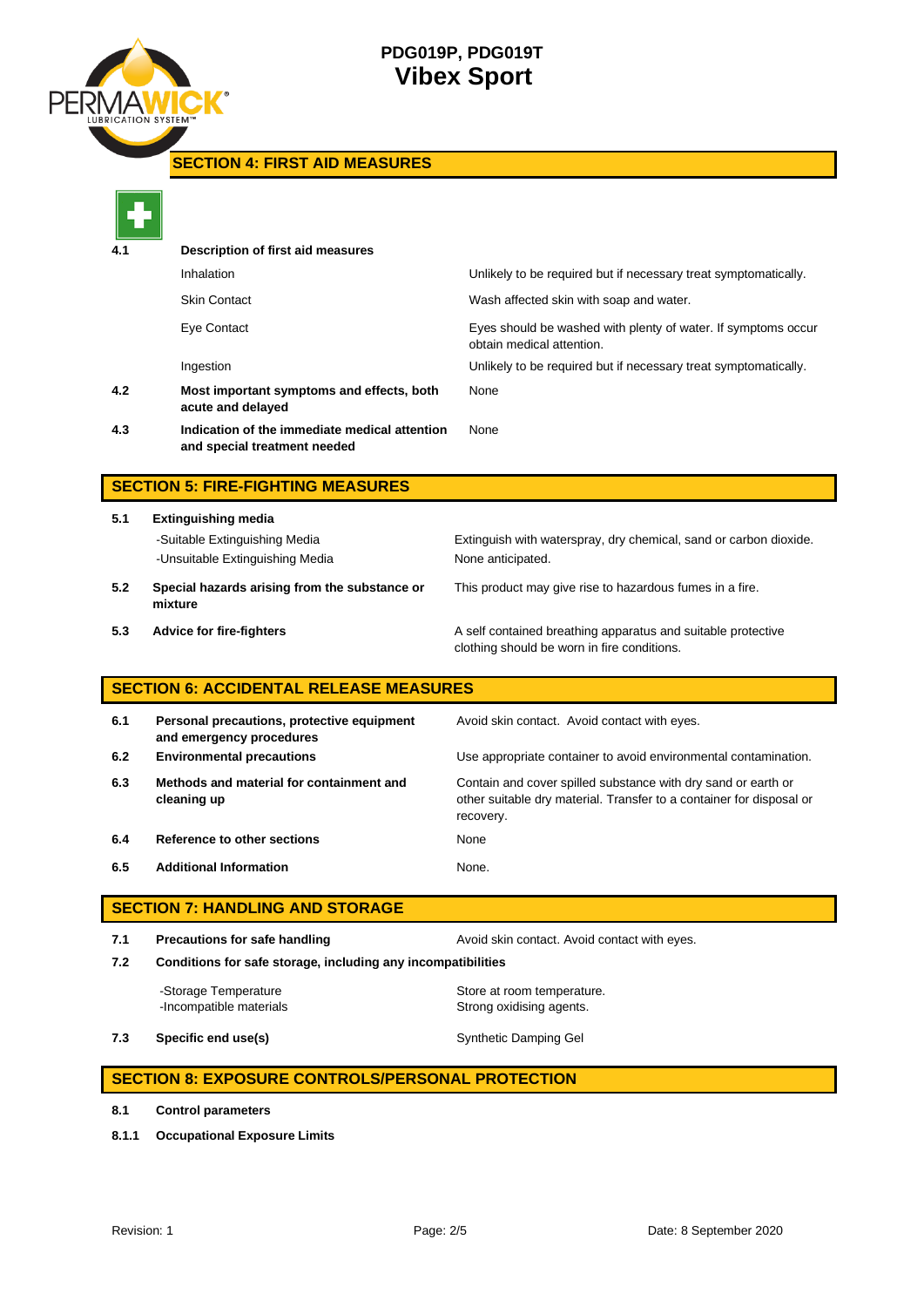

|       |                                                            |                    | LTEL (8 hr | LTEL (8 hr                    | <b>STEL</b> | <b>STEL</b>          |       |
|-------|------------------------------------------------------------|--------------------|------------|-------------------------------|-------------|----------------------|-------|
|       | <b>SUBSTANCE.</b>                                          | <b>CAS No.</b>     | TWA ppm)   | TWA mg/m <sup>3</sup> )       | (ppm)       | (mg/m <sup>3</sup> ) | Note: |
|       | None known                                                 |                    |            |                               | -----       |                      | ----- |
|       | Limit value type                                           |                    |            |                               |             |                      |       |
|       | (country of origin)                                        | <b>SUBSTANCE.</b>  | CAS No.    | <b>Biological limit value</b> |             | Note:                |       |
|       | None known                                                 | -----              | -----      |                               |             | -----                |       |
| 8.1.2 | Recommended monitoring method                              |                    |            | Not available                 |             |                      |       |
| 8.2   | <b>Exposure controls</b>                                   |                    |            |                               |             |                      |       |
|       |                                                            |                    |            |                               |             |                      |       |
| 8.2.1 | Appropriate engineering controls<br>Not normally required. |                    |            |                               |             |                      |       |
| 8.2.2 | Personal protection equipment                              |                    |            |                               |             |                      |       |
|       | Eye/face protection                                        | Safety spectacles. |            |                               |             |                      |       |
|       |                                                            |                    |            |                               |             |                      |       |
|       |                                                            |                    |            |                               |             |                      |       |
|       |                                                            |                    |            |                               |             |                      |       |
|       |                                                            |                    |            |                               |             |                      |       |
|       | Skin protection (Hand protection/ Other)                   |                    |            | Not normally required.        |             |                      |       |
|       |                                                            |                    |            |                               |             |                      |       |
|       |                                                            |                    |            |                               |             |                      |       |
|       |                                                            |                    |            |                               |             |                      |       |
|       | Respiratory protection                                     |                    |            | Not normally required.        |             |                      |       |
|       |                                                            |                    |            |                               |             |                      |       |
|       |                                                            |                    |            |                               |             |                      |       |
|       |                                                            |                    |            |                               |             |                      |       |
|       | Thermal hazards                                            |                    |            | Not normally required.        |             |                      |       |
|       |                                                            |                    |            |                               |             |                      |       |
| 8.2.3 | <b>Environmental Exposure Controls</b>                     |                    |            | Not normally required.        |             |                      |       |
|       |                                                            |                    |            |                               |             |                      |       |

## **SECTION 9: PHYSICAL AND CHEMICAL PROPERTIES**

| 9.1 |  | Information on basic physical and chemical properties |  |
|-----|--|-------------------------------------------------------|--|
|     |  |                                                       |  |

| Appearance                               | Viscous Gel                              |
|------------------------------------------|------------------------------------------|
| Colour                                   | White and Contains: Red Polymer Granules |
| Odour                                    | Slight - Petroleum spirit                |
| Odour Threshold (ppm)                    | Not available.                           |
| pH (Value)                               | Not applicable.                          |
| Melting Point (°C) / Freezing Point (°C) | Not available.                           |
| Boiling point/boiling range (°C):        | Not available.                           |
| Flash Point (°C)                         | 230-280 [Clevland Open cup]              |
| Evaporation rate                         | Not available.                           |
| Flammability (solid, gas)                | Not available.                           |
| Explosive limit ranges.                  | Not available.                           |
| Vapour Pressure (mm Hg)                  | Not available.                           |
| Vapour Density (Air=1)                   | Not available.                           |
| Density (g/ml)                           | $0.65 - 0.73$ (Water = 1)                |
| Solubility (Water)                       | Negligible.                              |
| Solubility (Other)                       | Not available.                           |
| Partition Coefficient (n-Octanol/water)  | Not available.                           |
| Auto Ignition Temperature (°C)           | Not available.                           |
| Decomposition Temperature (°C)           | Not available.                           |
| Brookfield Viscosity, cP, (20°C)         | $470K - 600K$                            |
| <b>Explosive properties</b>              | Not available.                           |
| Oxidising properties                     | Not available.                           |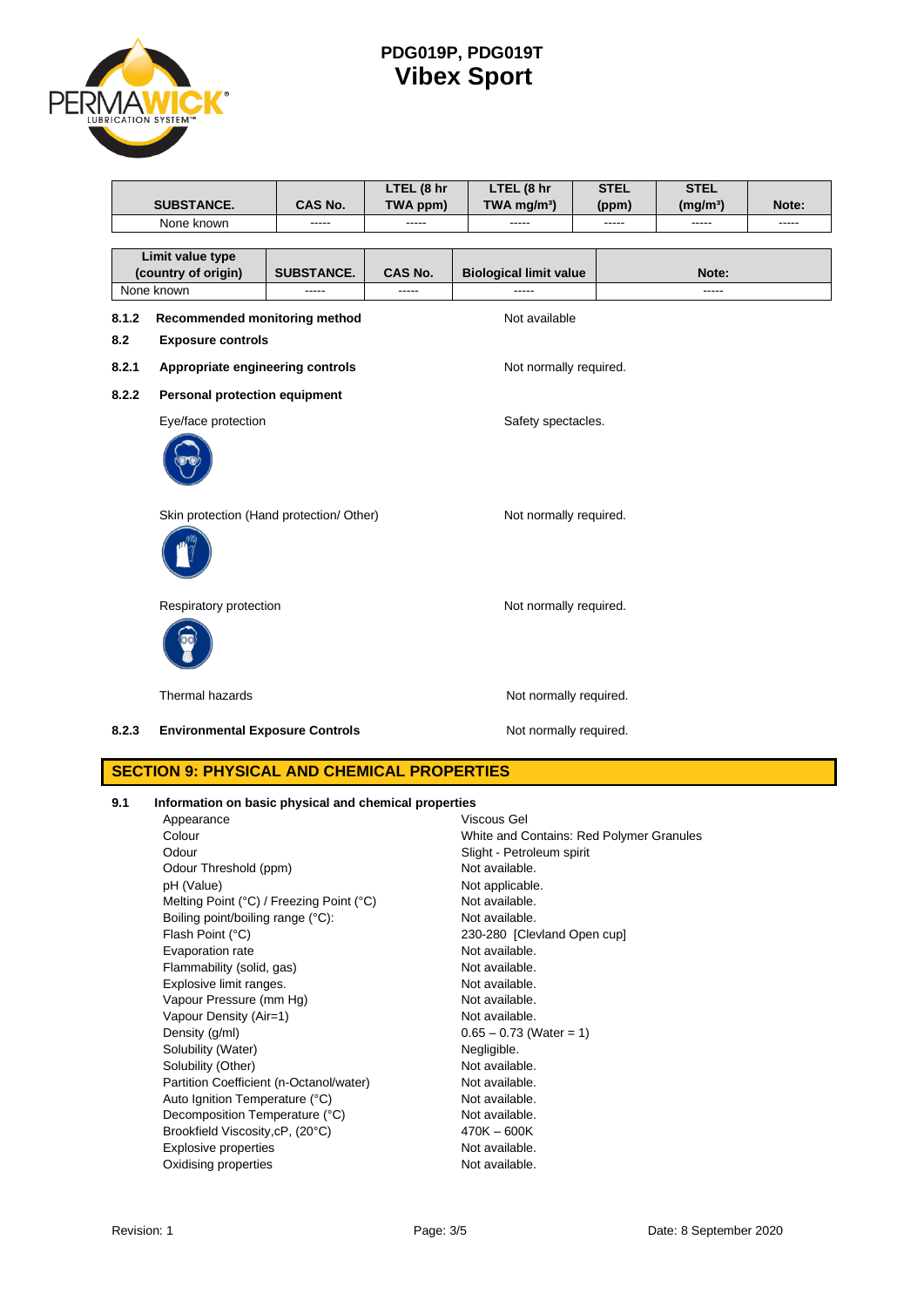

**9.2 Other information Not available.** 

## **SECTION 10: STABILITY AND REACTIVITY**

- 
- **10.2 Chemical stability** Stable.
- **10.3 Possibility of hazardous reactions** None anticipated.
- **10.4 Conditions to avoid** None
- **10.5 Incompatible materials** Oxidizers
- 

**10.1 Reactivity 10.1 Reactivity Stable under normal conditions. 10.6 Hazardous Decomposition Product(s)** Carbon monoxide, Carbon dioxide, Nitrogen, phosphorous oxides

## **SECTION 11: TOXICOLOGICAL INFORMATION**

#### **11.1 Information on toxicological effects**

- **11.1.1 Substances**
	- Not applicable

#### **11.1.2 Mixtures - By analogy with similar materials:**

Acute toxicity **Not to be expected.** Skin corrosion/irritation **Unlikely to cause skin irritation**. Serious eye damage/irritation **Exercise 2018** Unlikely to cause eye irritation. Respiratory or skin sensitization Not to be expected. Germ cell mutagenicity expected. Carcinogenicity **Not to be expected.** Reproductive toxicity Not to be expected. STOT - single exposure Not to be expected. STOT - repeated exposure Not to be expected. Aspiration hazard **Not to be expected.** 

#### **11.1.3** Substances in preparations / mixtures Not applicable - No classifiable hazardous ingredient(s).

Acute toxicity **Not applicable** Skin corrosion/irritation Not applicable Serious eye damage/irritation Not applicable Respiratory or skin sensitization Not applicable Germ cell mutagenicity **Not applicable** Carcinogenicity **Not applicable** Reproductive toxicity Not applicable STOT - single exposure Not applicable STOT - repeated exposure Not applicable Aspiration hazard Not applicable

**11.2 Other information** None known.

#### **SECTION 12: ECOLOGICAL INFORMATION**

**12.1 Toxicity**

- **12.2 Persistence and degradability** Not readily biodegradable.
- 
- 
- **12.5 Results of PBT and vPvB assessment** Not classified as PBT or vPvB.
- **12.6 Other adverse effects** None known.

**Substances in preparations / mixtures** Not applicable **-** No classifiable hazardous ingredient(s).

**12.3 Bioaccumulative potential** The substance has low potential for bioaccumulation. **12.4 Mobility in soil** The product has low mobility in soil.

#### **SECTION 13: DISPOSAL CONSIDERATIONS**

**13.1 Waste treatment methods** Disposal should be in accordance with local, state or national legislation.Consult an accredited waste disposal contractor or the local authority for advice.

**13.2 Additional Information None known.** None known.